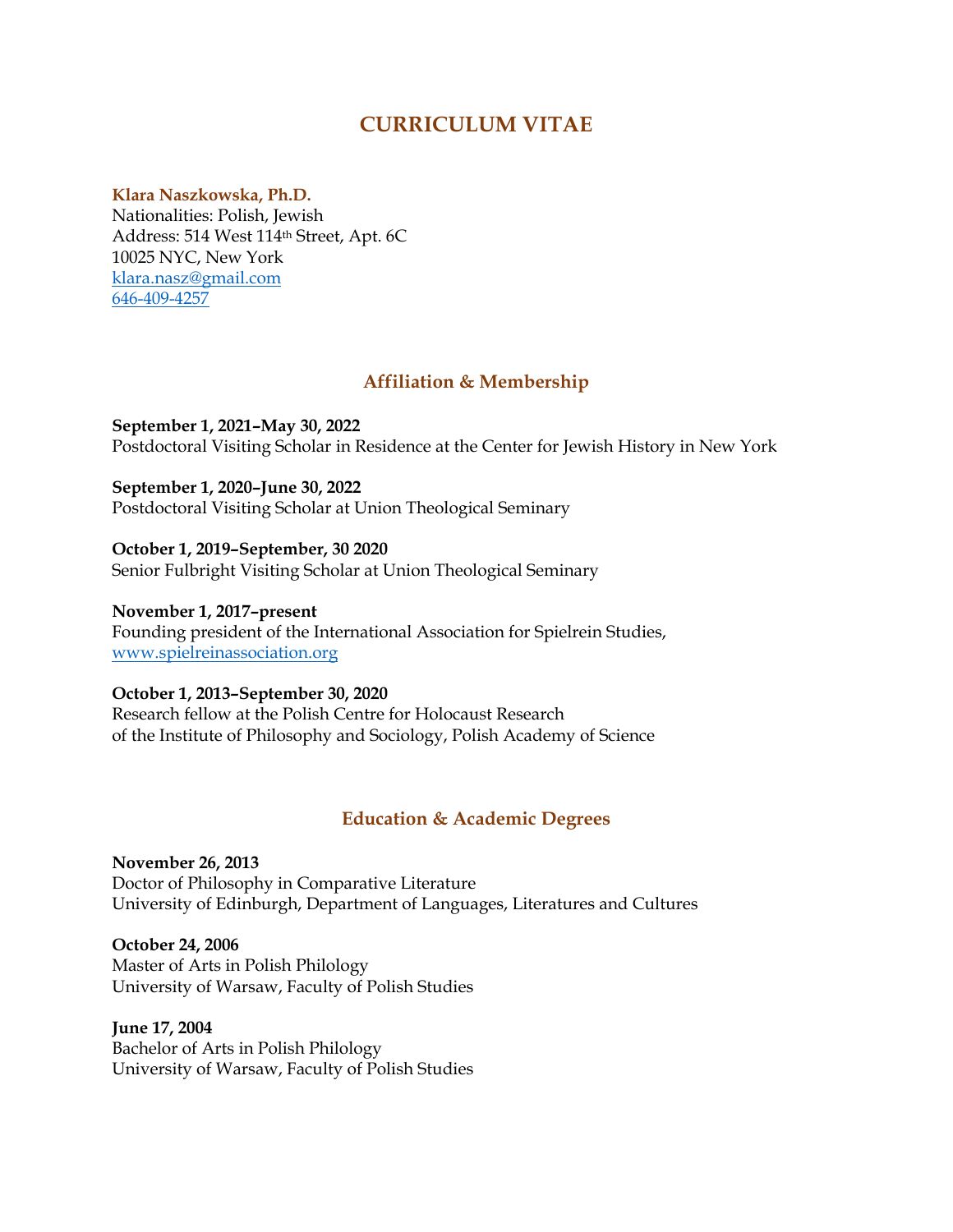## **Awards**

## **October 1, 2019–September 30, 2020**

Fulbright Senior Award (post*–*doc) – 12 month*–*long fellowship to conduct the research project *Sabina Spielrein, a Thinker Ahead of Her Time. Sabina Spielrein's Model of the Development of Language and Thought from 1920–1931 as an Anticipation of the Concepts of Jacques Lacan, Hélène Cixous and Luce Irigaray.*

# **Select Publications**

## **2022 (forthcoming)**

Co*–*editor (with Pamela Cooper*–*White) of the book *Sabina Spielrein and the Early Female Pioneers of Psychoanalysis.* Taylor & Francis

## **2022 (forthcoming)**

Book chapter "Sabina Spielrein's theory of the development of language and thought as an anticipation of the concepts of Jacques Lacan, Hélène Cixous and Luce Irigaray." In: *Sabina Spielrein and the Early Female Pioneers of Psychoanalysis*. Ed. K. Naszkowska & P. Cooper*–*White. Taylor & Francis

## **Fall 2022 (forthcoming)**

Book chapter "Help, Health, Husband & Hutzpah. Grete Bibring, Helene Deutsch, Dora Hartmann, Marianne Kris and Jenny Waelder–Hall – from Vienna to the United States." In: *The Emigré Analysts and American Psychoanalysis: History and Contemporary Relevance.* Ed. A. Harris. Taylor & Francis

## **Spring 2022 (forthcoming)**

"A Psychoanalyst, a Jew, a Woman, a Wife, a Mother, an Emigrant: Multiple Identities of the First–generation Émigré Foremothers of Psychoanalysis to the United States." In: *European Judaism* (*Judaism and Psychotherapy* Issue), Spring 2022 (Vol. 55, no. 1).

## **Winter 2021 (forthcoming)**

Book chapter "Give me Permission to Remember: Judith S. Kestenberg and the Memory of the Holocaust." In. Ed. Libby Henik. Routledge

## **Winter 2021 (forthcoming)**

"Sabina Spielrein: to Love, to Die, to be Reborn." *American Imago,* Winter 2021 (Vol. 78, no. 4).

## **Fall 2021 (forthcoming)**

"Psychoanalyst, Jew, Woman, Wife, Mother, Emigrant: The Émigré Foremothers of Psychoanalysis in the United States." In: *Imágó Budapest,* Fall 2021 (Vol. 10, no. 3).

## **2020**

Book chapter "Sabina Spielrein (1885–1942). W poszukiwaniu własnej drogi" [Sabina Spielrein (1885–1942). In search for her own path]. In: *Psychoanaliza w cieniu wojny i zagłady.* Ed. E. Kobylińska*–*Dehe. Universitas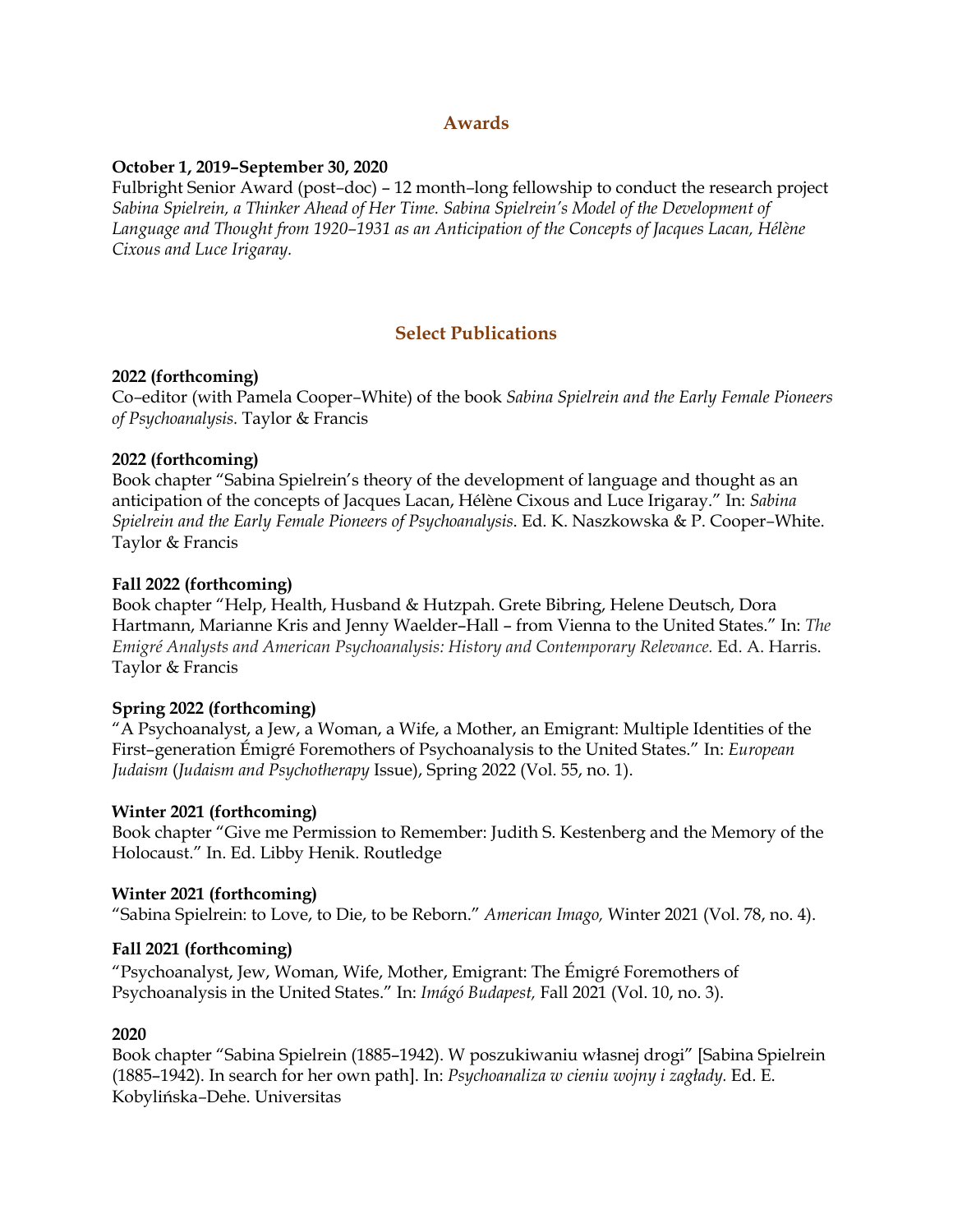#### **2020**

Newsletter of the Boston Psychoanalytic Association, https://bpsi.org/wpcontent/uploads/2020/11/Library-Newsletter-Fall-2020.pdf

## **2019**

Book chapter "Passions, Politics, and Drives: Sabina Spielrein in Soviet Russia." In: *Sabina Spielrein and the Beginnings of Psychoanalysis: Image, Thought, and Language.* Ed. P. Cooper-White, F. Kelcourse. Routledge (finalist for the National Association for the Advancement of Psychoanalysis NAAP 2020 Gradiva® Award for Best Edited Book)

## **2015**

Theatre program "Kim naprawdę była Sabina Spielrein?" [Who Really was Sabina Spielrein?]. In: *The Talking Cure.* Teatr Dramatyczny w Warszawie

## **2014**

Book *The Living Mirror: the Representation of Doubling Identities in the British and Polish Women's Literature (1846–1938).* Peter Lang

# **Dissemination of Knowledge**

## **2018***–***present**

International conference *Sabina Spielrein and the Early Female Pioneers of Psychoanalysis* Head of the scientific and organizational committee

## **April 10, 2022 (forthcoming)**

Conference presentation *Sabina Spielrein's language of the mother: anticipation of the ideas of Jacques Lacan, Hélène Cixous and Luce Irigaray.* International conference *Sabina Spielrein and the Early Female Pioneers of Psychoanalysis,* Warsaw

## **April 9, 2022 (forthcoming)**

Open to the public introductory lecture "*The past is never dead. It's not even past"* (with Adrienne Harris & John Launer) International conference *Sabina Spielrein and the Early Female Pioneers of Psychoanalysis,* Warsaw

## **July 30, 2021**

Public lecture *Give me Permission to Remember: Judith S. Kestenberg and the Memory of the Holocaust* The National Psychological Association for Psychoanalysis, NYC

## **May 10, 2021**

Public lecture *Roots and Uprootedness: Tracing the Cultural and Social Impact of Early Women Pioneers of the Psychoanalytic Movement* The New Center for Psychoanalysis, Los Angeles

## **April 30, 2021**

Public lecture *Roots and Uprootedness: Émigré Jewish women psychoanalysts of the Black Cat group to the United States*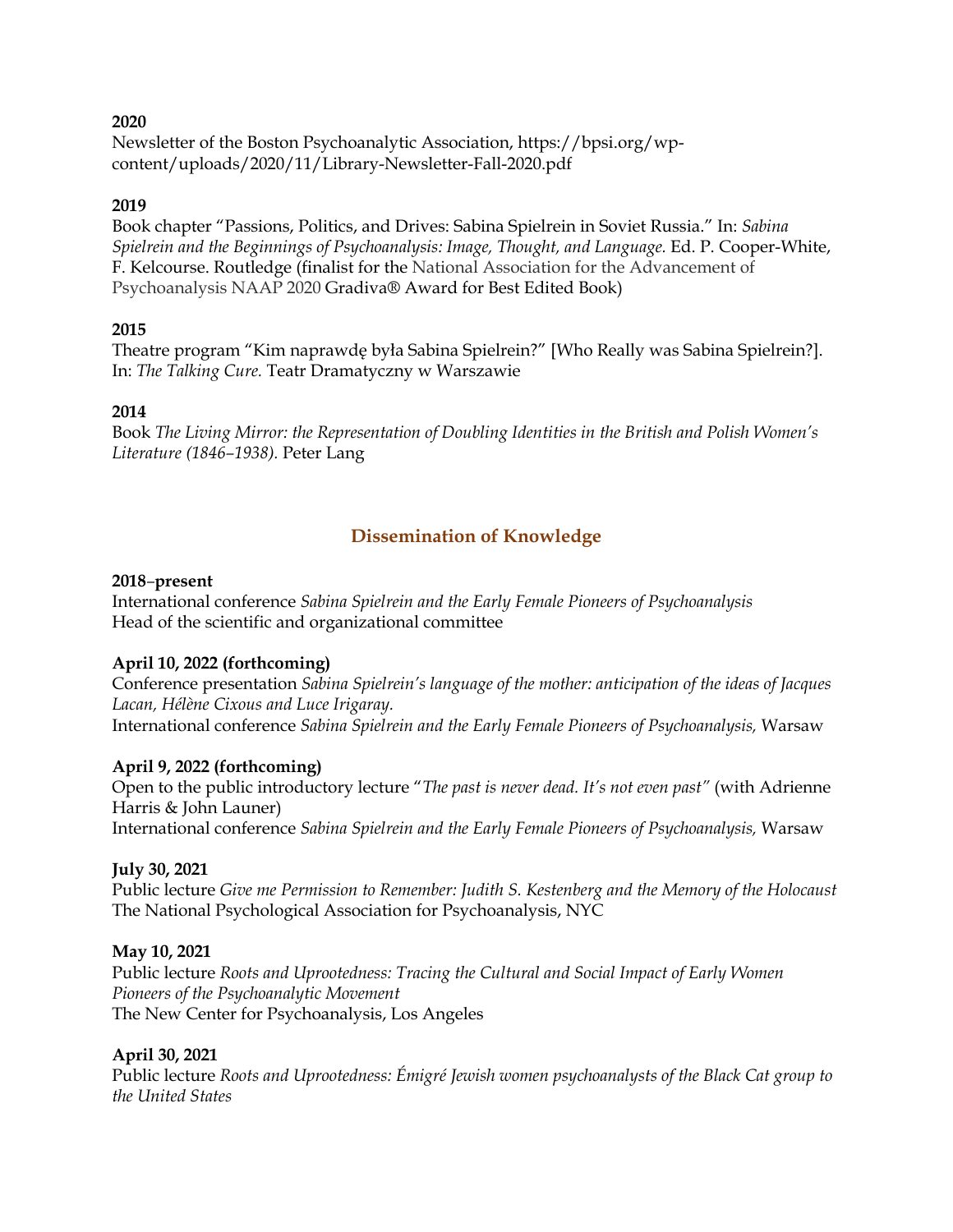International Psychotherapy Institute, Bethesda, MD

#### **April 18, 2021**

Webinar of the International Association for Spielrein Studies Head of the scientific and organizational committee & moderator https://www.facebook.com/SpielreinAssociation/videos/907649373407956

#### **March 25, 2021, April 8, 2021**

Series of Workshops *Multiple identities of the émigré female psychoanalysts to the United States* Private practice, NYC

#### **January 15, 2021**

Public lecture *Multiple Roots. Jewish Women Psychoanalysts & the Great Wave of European Intellectual Emigration in 1930–1941 to the United States* New York University Postdoctoral Program in Psychotherapy & Psychoanalysis, NYC

#### **October 29, 2020**

Workshop *Language of the Mother. Comparison of the Ideas of Sabina Spielrein, Hélène Cixous and Luce Irigaray* Private practice, NYC

#### **October 1, 2020**

Public lecture *The Language of the Mother and the Language of the Father: Sabina Spielrein's Anticipation of the Concepts of Jacques Lacan, Hélène Cixous and Luce Irigaray* Sándor Ferenczi Center and the Philosophy Department at the New School for Social Research, NYC

https://drive.google.com/file/d/1YOevF2iRmQgW\_kPqb\_Ms0sVZtxIXTmTJ/view

#### **January 29, 2020**

Public lecture *Sabina Spielrein, a Thinker Ahead of Her Time* Blanton-Peale Institute and Counseling Center, NYC

#### **January 8, 2020**

Public lecture *The Language of the Mother and the Language of the Father: Sabina Spielrein's Anticipation of the Concepts of Jacques Lacan, Hélène Cixous and Luce Irigaray* New York Psychoanalytical Society and Institute, Works in Progress Program, NYC

## **Teaching Experience**

#### **September 2021–January 2022**

Seminar *Roots and Uprootedness: Jewish Women Émigré Psychoanalysts to the United States and the Great Wave of European Intellectual Immigration in 1930-1941* www.womeninpsychoanalysis.com

#### **March 9, 2021–April 13, 2021**